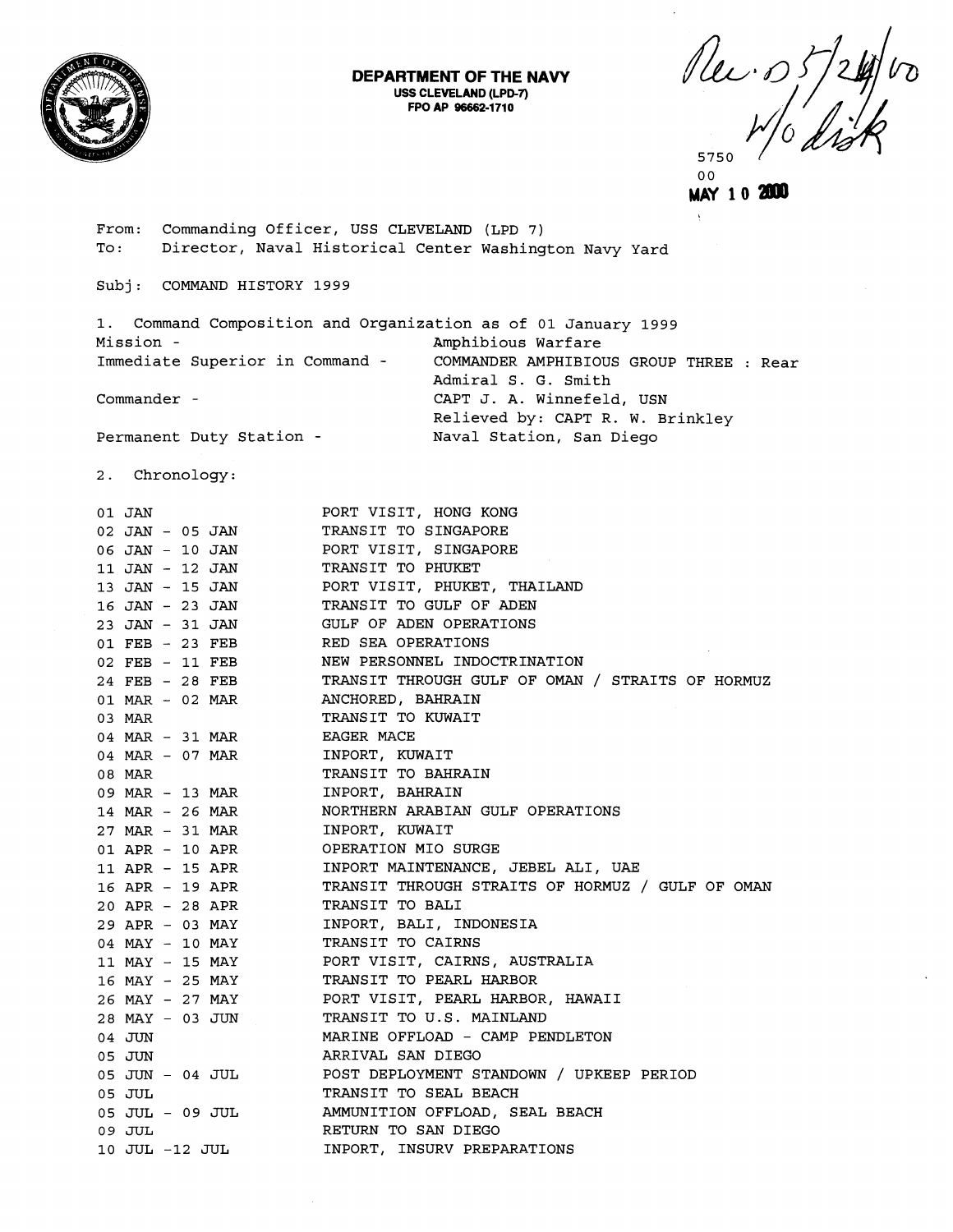5 7 5 0

**MAY 10 2000** 

| 13 JUL 19                                        | UNDERWAY, INSURV PREPARATIONS                 |
|--------------------------------------------------|-----------------------------------------------|
|                                                  | 14 JUL - 18 JUL MPORT, INSURV PREPARATIONS    |
| 19 JUL - 23 JUL INSURV                           |                                               |
| 20 JUL 1                                         | UNDERWAY INSURV PERIOD                        |
| 24 JUL - 27 JUL UPKEEP SAN DIEGO                 |                                               |
| 28 JUL - 28 SEP SIMA AVAILABILITY                |                                               |
|                                                  | 28 JUL - 28 SEP PMA, SOUTHWEST MARINE         |
|                                                  | 14 SEP - 17 SEP RIB BOAT CREW TRAINING        |
|                                                  | 20 SEP - 22 SEP LIGHT-OFF ASSESSMENT          |
|                                                  | 28 SEP - 29 SEP UNDERWAY, SEA TRIALS          |
|                                                  | 04 OCT - 17 OCT            UPKEEP  SAN DIEGO  |
|                                                  | 04 OCT - 08 OCT RIB DAVIT TRAINING            |
| $12 \text{ }$ OCT - $15 \text{ }$ OCT ARE / ASIR |                                               |
| 18 OCT - 22 OCT UNDERWAY, SOCAL                  |                                               |
| 23 OCT - 31 OCT UPKEEP SAN DIEGO                 |                                               |
| 01 NOV                                           | INPORT, CART II                               |
| 02 NOV - 05 NOV UNDERWAY, CART II                |                                               |
| 06 NOV - 14 NOV UPKEEP SAN DIEGO                 |                                               |
| 22 NOV - 24 NOV INPORT, TSTA I                   |                                               |
| 29 NOV                                           | INPORT, TSTA I                                |
| 30 NOV - 03 DEC UNDERWAY, TSTA I                 |                                               |
| 06 DEC                                           | INPORT, TSTA I                                |
| 07 DEC - 10DEC                                   | UNDERWAY, TSTA I                              |
| 13 DEC                                           | UNDERWAY, TSTA I ENGINEERING QUALIFICATION    |
| 16 DEC                                           | CHANGE OF COMMAND                             |
|                                                  | 17 DEC - 31 DEC HOLIDAY LEAVE / UPKEEP PERIOD |

3. Narrative

The month of January began with the crew of CLEVELAND still enjoying a port visit to Hong Kong. On the morning of 2 January, CLEVELAND sailed out of Hong Kong harbor en-route to Singapore. Arriving on the  $6^{th}$ , CLEVELAND stayed in Singapore until the morning of IlJanuary, taking advantage of another great liberty port. The two day trip to Phuket, Thailand on the  $11<sup>th</sup>$  and  $12<sup>th</sup>$ of January found the CLEVELAND transiting one of the busiest sea-lanes in the world, the Straits of Malacca. CLEVELAND anchored at Phuket, Thailand the morning of 13 January to enjoy the last port visit prior to beginning the operational phase of deployment. After departing Phuket on 16 January, CLEVELAND headed west to the Gulf of Aden, located north of the Horn of Africa.

The month of February was spent primarily in the Red Sea / Gulf of Aden area, shuttling back and forth through the Bab el Mandeb waterway that separates the two bodies of water. CLEVELAND was in place to conduct Noncombatant Evacuation Operations which may have become necessary due to the conflict between Eritrea and Ethiopia. As it turned out, no evacuations were necessary and CLEVELAND was ordered to proceed into the Arabian Gulf. The transit began on the  $24^{th}$  of February with CLEVELAND making its way through the Gulf of Oman and the Straits of Hormuz by the  $28<sup>th</sup>$ .

CLEVELAND anchored off Bahrain bn 1March for an overnight stop before continuing north towards Kuwait on the  $2<sup>nd</sup>$ . CLEVELAND arrived in Kuwait the morning of 4 March for a four-day in-port period spent offloading the Marines

2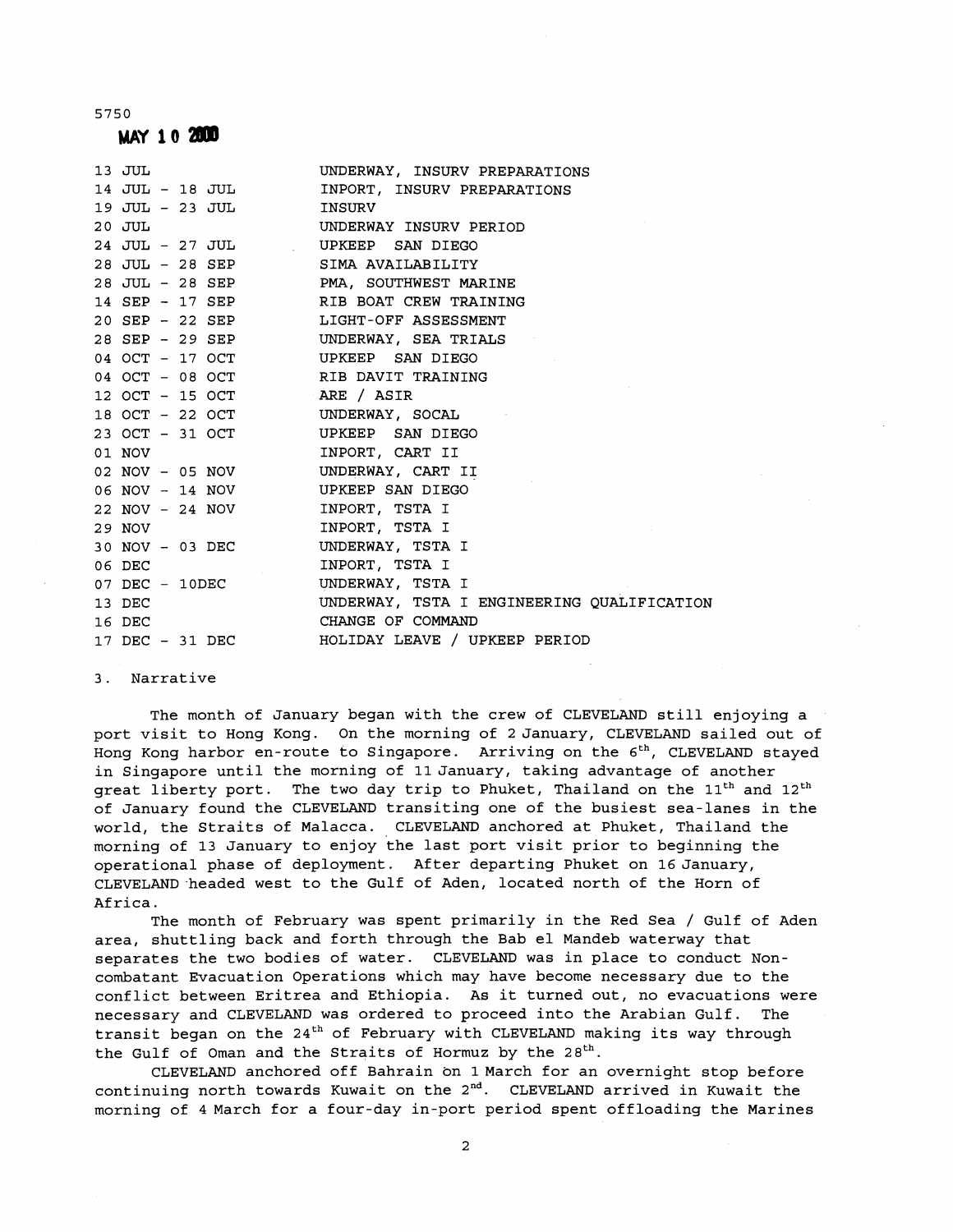and special units for participation in exercise Eager Mace. The offload complete, CLEVELAND departed Kuwait on 8 March for a quick transit back to Bahrain. Arriving on the 9<sup>th</sup> of March for a four-day stay, CLEVELAND was in the midst of making final preparations to participate in Northern Arabian Gulf operations. The heavy workload did not prevent the crew from receiving liberty prior to returning to sea. Underway on the  $14<sup>th</sup>$  of March, the CLEVELAND was once again in her element, conducting Unmanned Aerial Vehicle operations in the Northern Arabian Gulf. The month was wound to a close with a stop in Kuwait from 27-31 March to re-load the Marines and their equipment.

April began with the commencement of MI0 SURGE; Maritime Interdiction Operations aimed at preventing violations of United Nations sanctions applying to Iraq. The MI0 SURGE operation was conducted from 1-10 April in the Northern Arabian Gulf. On the 11<sup>th</sup> of April, CLEVELAND pulled into Jebel Ali, U.A.E. for a much needed maintenance availability. The crew was able to spend some time on liberty in Dubai, a very cosmopolitan city not far from Jebel Ali. CLEVELAND departed Jebel Ali on 16 April, commencing a transit through the Straits of Hormuz and Gulf of Oman into the Indian Ocean headed towards Indonesia. Cleveland began the port visit in Bali, Indonesia on the 2gth of April.

CLEVELAND began the month of May still enjoying liberty in Bali. Departing on the  $4^{\text{th}}$  of May, CLEVELAND headed east towards the Coral Sea and Cairns, Australia. The port visit to Cairns lasted from 11-15 April and marked the final international stop of the deployment. The transit to Hawaii began on the morning of the  $16<sup>th</sup>$  and before the trip was complete a major transformation would occur to many of the Sailors and Marines onboard. On the 21<sup>st</sup> day of May, at Latitude 00' and Longitude 180', CLEVELAND initiated 450 new members into the ranks of the Golden Shellbacks. With that milestone behind them, the crew enjoyed the final stop before returning to San Diego, a brief stay at Pearl Harbor from 26-27 May. 28 May found the CLEVELAND once again underway, this time headed for home. CLEVELAND now had the largest complement thus far on deployment with over 50 friends and relatives on board to participate in Tiger Cruise 99.

CLEVELAND offloaded the Marines and their equipment near Camp Pendleton on the  $4<sup>th</sup>$  of June. The crew welcomed aboard over 25 more tigers to ride the CLEVELAND the final night of deployment. On the 5<sup>th</sup> of June CLEVELAND entered San Diego Harbor ending an extremely successful Western Pacific deployment. The rest of June was spent conducting post deployment stand down and an upkeep period.

Stand down ended on the  $5<sup>th</sup>$  of July as the CLEVELAND got underway to transit to Seal Beach. Ammunition Offload was conducted at Seal Beach from 5-9 July followed by a return to San Diego on the  $9<sup>th</sup>$ . INSURV preparations were conducted from the  $10^{th}$  until the  $18^{th}$  of June with a one-day underway on the  $13<sup>th</sup>$ . The INSURV assessment occurred from 19-23 July with outstanding results. CLEVELAND commenced a Planned Maintenance Availability at Southwest Marine Shipyard on the 28<sup>th</sup> of July to conduct extensive upgrades and repairs to the ship. The entire month of August was spent in the yards continuing the PMA.

September was spent winding up the availability and preparing for sea. Much had been done that required extensive training such as the installation of a new Rigid Hull Inflatable Boat and its accompanying Boat Davit. The

3